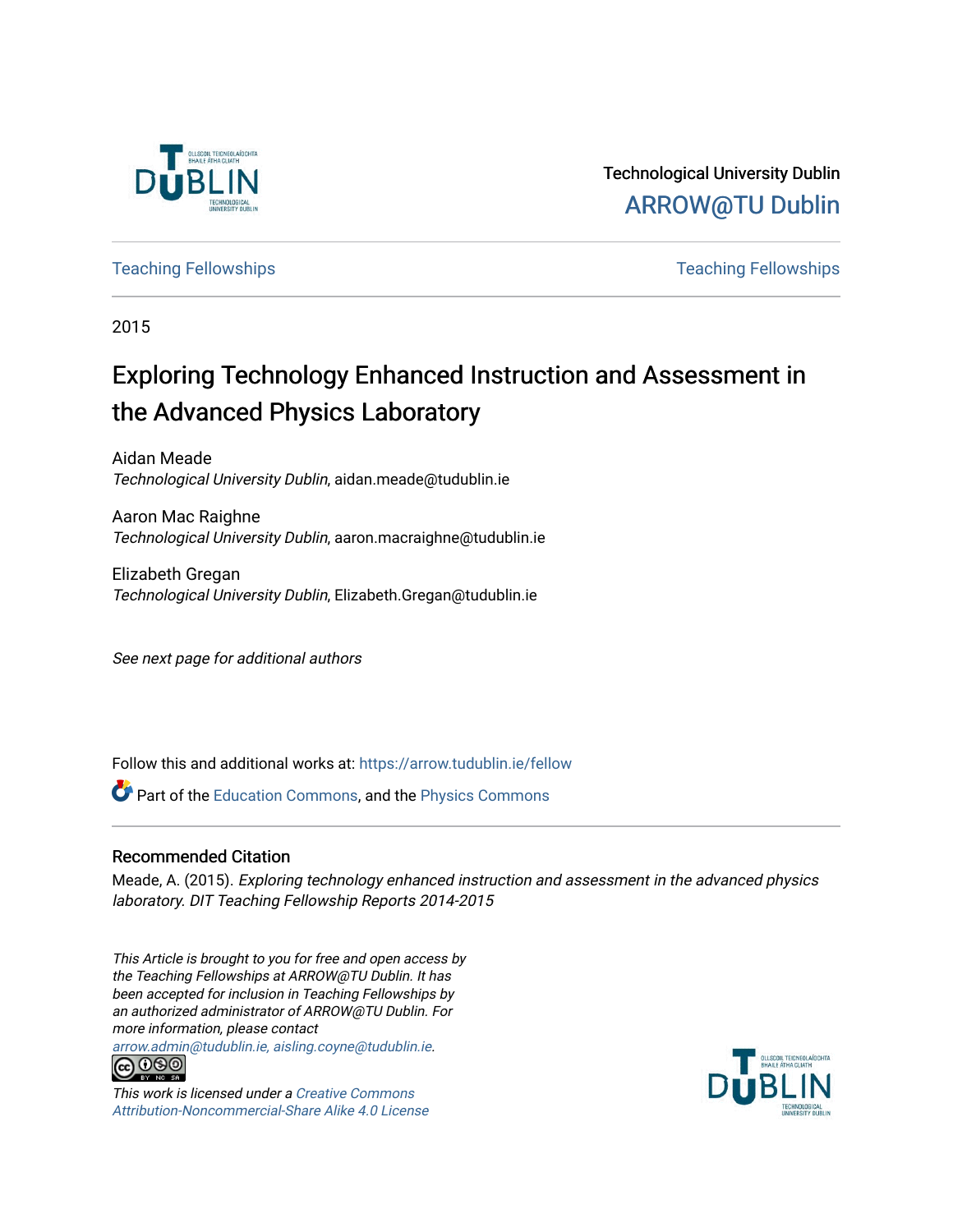## Authors

Aidan Meade, Aaron Mac Raighne, Elizabeth Gregan, Izabela Naydenova, and Francis Pedreschi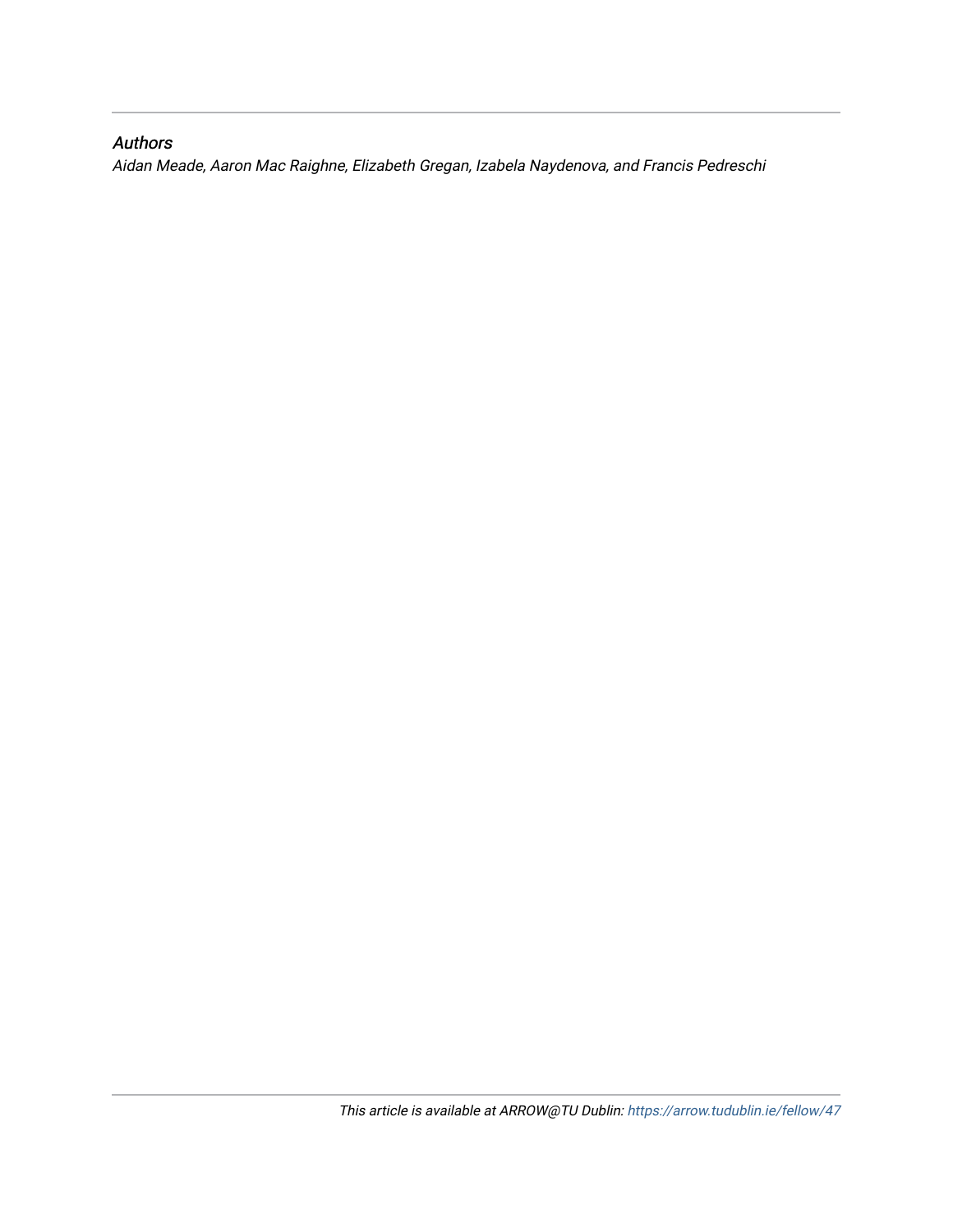# **5 Exploring technology enhanced instruction and assessment in the advanced physics laboratory**

Aidan Meade, Aaron MacRaighne, Elizabeth Gregan, Izabela Naydenova, Fran Pedreschi **School of Physics**  Contact[: aidan.meade@dit.ie](mailto:aidan.meade@dit.ie)

#### **Abstract**

The development of a strategic, thoughtful and reflective approach to the undertaking of experimental work is key to the development of physicists and physical scientists. This project undertook to remodel senior physics laboratories to adapt to changing skillsets required in the workplace and to instil the graduate attributes necessary for flexible employment in physics and related disciplines. The objective of this project was to foster an enquiry-based model that has been shown both to help engage the students with their subject and develop habits of experimental approach appropriate to physical scientists. The project used e-assessment methods and electronic documentation of student experimental planning, reflection and data recording, while adjusting laboratory instructions and resources. These adjustments included minimising experimental procedures such that this created a less restrictive and more free-form experimental experience, challenging the students to plan prior to experimental work and reflect afterwards. A number of evaluation techniques were used to measure the impact of these changes, including an anonymised on-line survey using the University of Colorado E-CLASS (Colorado Learning Attitudes about Science Survey for Experimental Physics) survey and peer evaluation of experimental reports. The E-CLASS survey was also taken by School of Physics staff to provide a measure of the expert view. The success of this new approach to laboratory instruction is seen in the general alignment between student views of issues of importance in experimental approach. This innovative approach to laboratory instruction will continue to be evaluated and refined for future student cohorts.

#### *Keywords: technology, electronic instruction, physics laboratory*

## **Introduction**

Equipped with his five senses man explores the world around him and calls the adventure Science.

(Edwin Hubble, *Harper's Magazine* 1929)

Laboratory instruction and learning in the laboratory is a hugely important component of the development of professional scientists in the experimental sciences, particularly so in physics. This is often invisible outside of teaching institutes with the result that this type of instruction can be seen as unstructured and costly (Baruch 2014; Trumper 2003). Contrary to this view, students who learn to innovate and be creative within the laboratory can in the future apply these skills on a grander scale within a research environment or in the transfer of technological innovations to the market. Therefore engendering a degree of freedom to explore within the laboratory environment can be more fruitful from a learning perspective than in-class instruction alone (Baruch 2014). Where in-class instruction can actively engage students in solving conceptual problems using physical principles, in-laboratory instruction focuses on actively engaging students in solving problems of measurement or demonstration of physical effects. The learning outcomes and skills developed within each type of instruction are distinct, but of equal importance.

Laboratory instruction is often asked to reinforce the theoretical introduction of ideas that have been introduced within the lecture. Traditional laboratories typically demonstrate a well understood phenomenon or a well-defined quantity.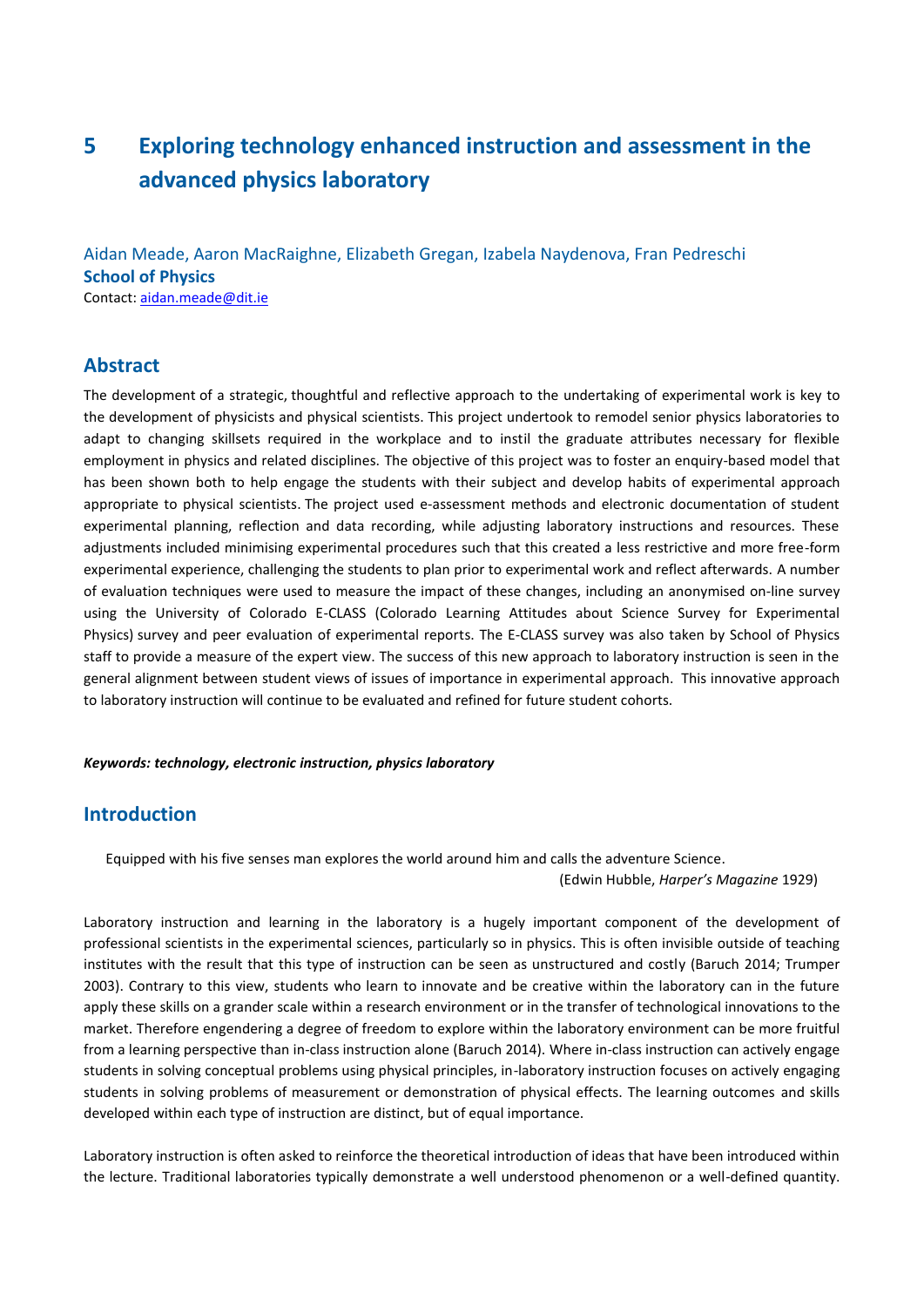This can be illuminating but can also be limiting; students may not identify connections between concepts if they are not exposed to a wider view of examples from within their subject. This type of instruction can frequently be procedural, teaching students the technical aspects of performing experiments rather than the creative and inquisitive skills required for the design and refinement of experimental approaches, which is the essence of experimental physics (Zwickl, Finkelstein and Lewandowski 2013). It is the latter type of approach which is favoured within the senior laboratory as one which produces the skills of enquiry commonly viewed as being particular to a professional experimental physicist (Ibid.). In addition empowering students to be inquisitive in a logical and thorough manner allows them to explore beyond the boundaries of the experiment. This is closer to the authentic research experience of a graduate student where direction is limited and the student must strategise.

This approach to laboratory instruction can often be resource intensive, with staff to student ratios in the region of 1:10 often required (Beun 1971; Blue, Bayram and Marcum 2010; Zwickl, Finkelstein and Lewandowski 2013). It is also essential to give students adequate time for reflection coupled with appropriate intervention and feedback. Both of these requirements place stresses on the teaching resources within the laboratory. A further stress on this resource is generated by the need for oral assessment of progress within the laboratory; it is frequently difficult to ensure that timely feedback and/or appropriate oral assessment is given to the student.

## **Recent Developments in Senior Physical Laboratory Instruction**

Although the literature is replete with examples of the implementation and effectiveness of modern approaches to inclass instruction in physics (such as active learning) (Deslauriers, Schelew and Wieman 2011; Meltzer and Thornton 2012; Freeman et al. 2014), the same cannot be said of approaches to in-laboratory instruction. However, clear direction can be taken from the in-class active learning literature on the impact of active engagement and self-direction on comprehension and retention of knowledge, together with its engendering a sense of control and responsibility in students over their own learning (Deslauriers, Schelew and Wieman 2011; Freeman et al. 2014). Various examples of modernisation of laboratory programmes focussing on specific disciplines within physics have been described, including optical spectroscopy (Blue, Bayram and Marcum 2010), laser physics (Henningsen 2011), and quantum mechanics (Galvez et al. 2005; Pearson and Jackson 2010). At the University of Colorado, Boulder, a full renewal of a senior physics laboratory programme has recently been undertaken and is described by Zwickl, Finkelstein and Lewandowski (2013). Aside from modernising the experiments themselves, this work outlines a strategy for this process:

- (a) identifying a set of learning objectives is a key component of the overall process;
- (b) designing and optimising the experimental apparatus such that more than one experiment can be performed and more than one learning objective achieved using any given apparatus;
- (c) evaluation of learning outcomes using a combination of written and oral assessment;

Internationally there are a variety of learning goals in the senior laboratory experience, including the formation of their strategies around experimental design, the development of measurement technique, uncertainty analysis, computational modeling and inquiry oriented and research experiences. The learning objectives (LO) set out by Zwickl, Finkelstein and Lewandowski (2013) may be summarised as follows:

- 1 Modelling this entails describing, or using a description of the physical system being investigated, together with modelling the measurement system being using during the investigation, and statistical analyses of data to compare with the mathematical description of the system.
- 2 Design this entails designing the experimental apparatus together with appropriate trouble shooting.
- 3 Technical this entails understanding the operation of test and measurement equipment, interfacing the experimental apparatus with computers and the associated data analysis software, and implementation of appropriate analytical techniques.
- 4 Communication this entails producing cogent argumentation in favour of, or against, the hypothesis of the experiment on the basis of the experimental results, and communicating this through written reports and oral presentation.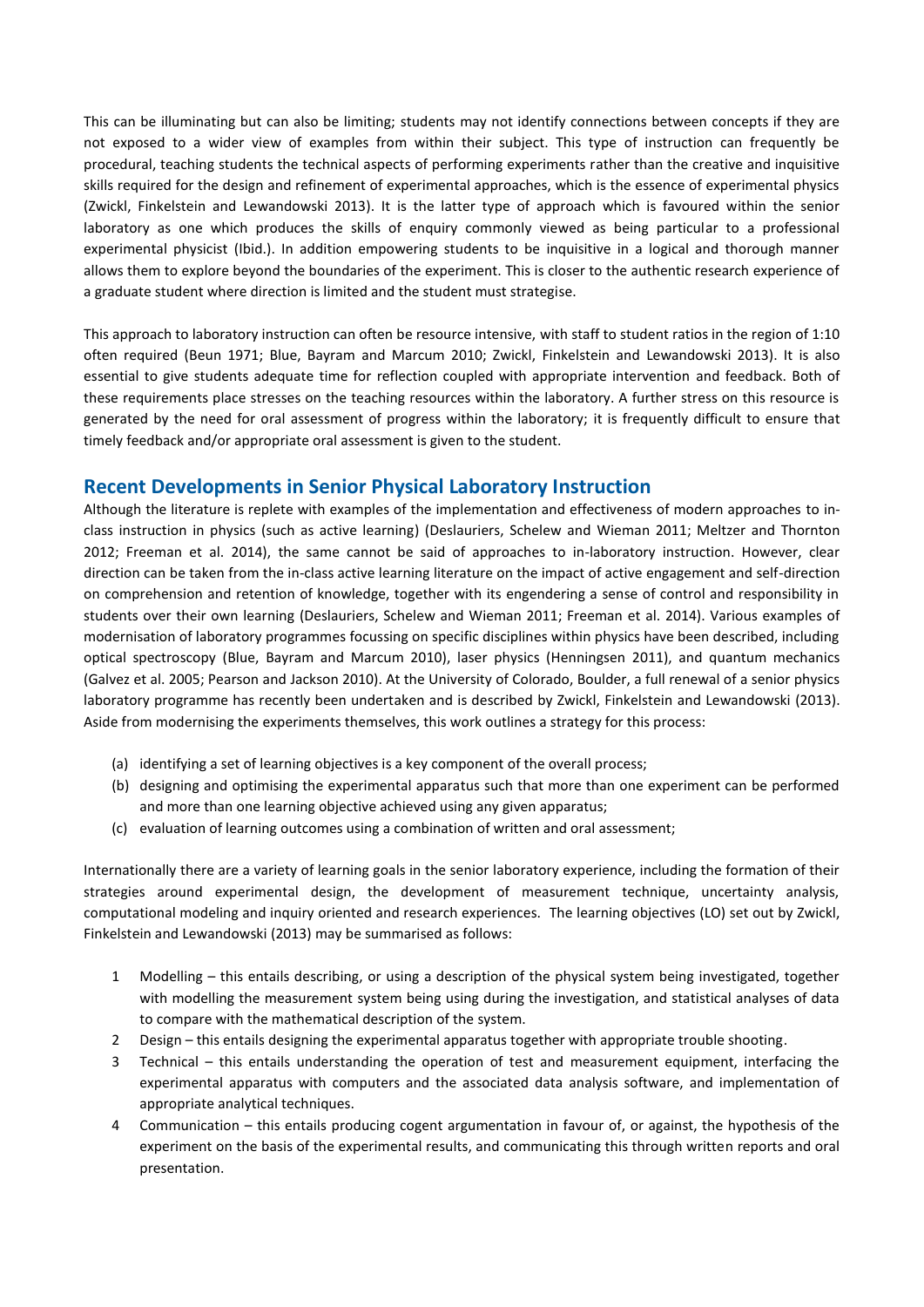Most senior laboratory programmes at university level have similar learning objectives, including those at the School of Physics in the Dublin Institute of Technology. While modernisation of equipment and design of modern experiments allowing deep enquiry into physical effects can be inspirational to students and can more readily engage them, supports must be put in place in the laboratory environment to allow students properly to achieve the learning objectives. In particular, tuition is often required to supply students with the fundamental knowledge of technical computing, interfacing and data analysis techniques as part of LO 3; a more efficient approach to this is to give students access to electronic video resources explaining the theoretical and practical aspects of these issues, with Q+A sessions given in the laboratory by a tutor (Zwickl, Finkelstein and Lewandowski 2013). LO 4 can be evaluated by oral examination of the student and evaluation of their written report, with almost immediate feedback. Difficulties arise in providing adequate feedback in a timely fashion to enable students achieve LO1 and LO2, mainly due to restrictions on teaching resources. Electronic asynchronous tutoring and peer-collaboration and tutoring may both be resources that might improve student achievement in this regard.

#### **Methods for Evaluation and Transformation of the Senior Physical Laboratory**

Experimental science in the laboratory requires that students learn a range of skills and approaches to bring experimental investigation from the research question stage through experimental design, prototyping, result acquisition, analysis and interpretation, and evaluation of outcomes. This allows each individual student to become an independent, self-reliant investigator who can then use their inspiration and actively learn by examining their own ideas and attempt various avenues of investigation. This transformation agenda is intended to give students a passion for experimental science and a confidence in their habitual approaches and strategies. Capturing the evolution of the students' thoughts and actions within a laboratory setting has traditionally relied upon the written laboratory report. With the advent of electronic recording mechanisms and the increased use of these media by the students it is possible to use other forms of reporting to analyse the students' learning.



*Figure 5.1: Schematic of the experimental process*

The process of exploration within a given advanced physical experiment is often non-linear (see Figure 5.1). Despite the fact that there is a logical progression from one stage to the next, there tends to be a process of iteration within the experiment during which various approaches to the measurement or simulation are modified and honed to optimise the experiment. An important element of experimental laboratory instruction at the advanced level is also to provide minimal direction on the conduct of the experiment (Henningsen 2011; Masters & Grove 2010; Zwickl, Finkelstein and Lewandowski 2013). All of these approaches are designed to produce physical scientists who understand the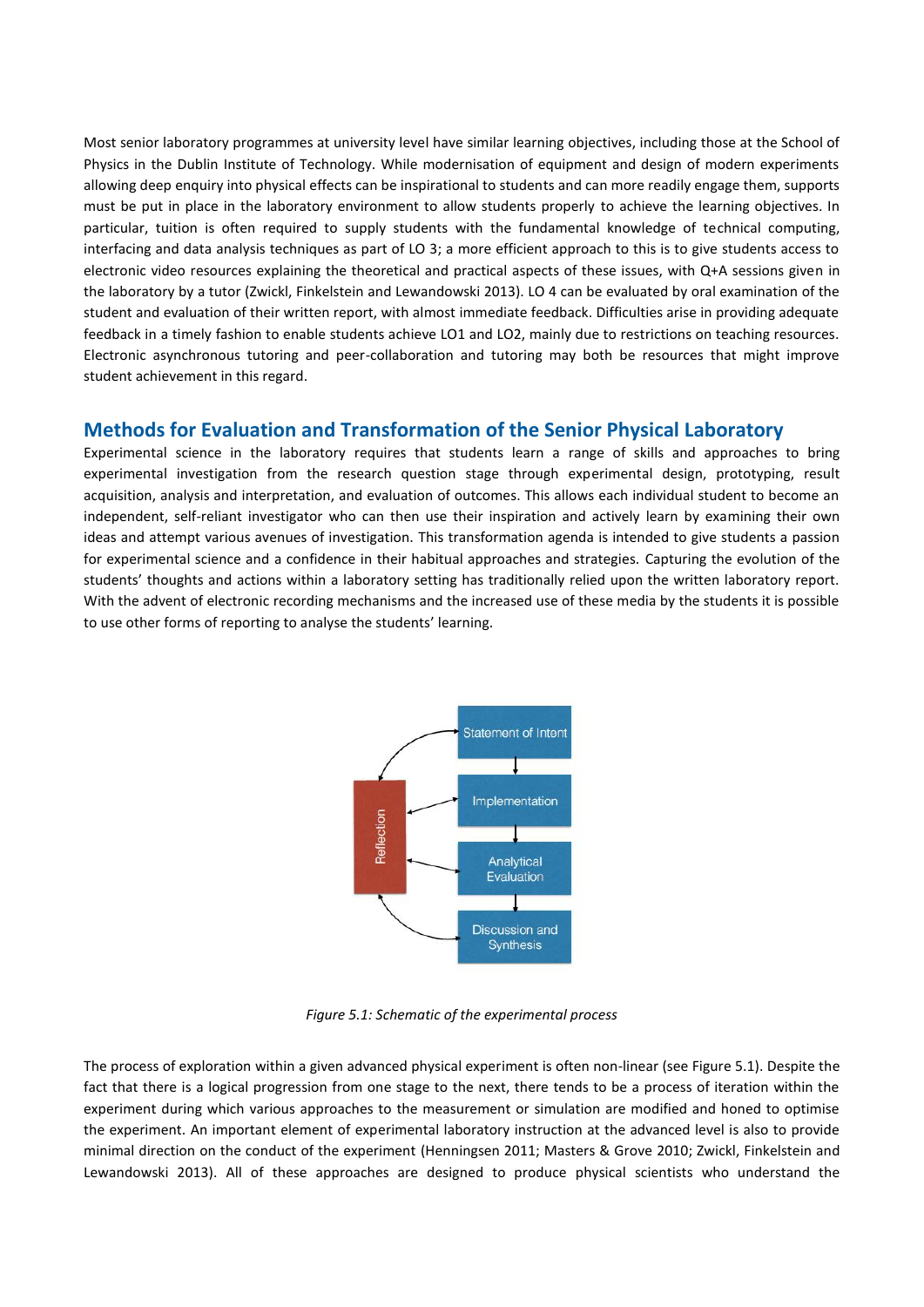experimental process in the round and who are prepared for work in industry and further training as professional physical scientists (Zwickl, Finkelstein and Lewandowski 2013).

As part of the transformation of the senior physical laboratory at DIT the following series of measures have been implemented in the 2014-2015 laboratory session:

- 1 Students are required to produce a short 'Statement of Intent' (SoI) prior to beginning the experimental part of their laboratory. This statement comprises the students' vision, experimental strategy and planning around the conduct of the experiment before beginning, together with notes on expected results and contingencies where applicable. This is a key component of research planning that all professional scientists undertake at the experimental planning stage and is viewed as being a very important component of a student's understanding of the conduct of experiments. The students are required to supply this component of their work electronically in the form of a wiki, which is accessible to the instructor only, and through which the instructor can give feedback asynchronously and advise on modifications to the experimental approach or strategy; overall this facilitates the instructor giving feedback to students within large groups that are not seen face-to-face during the laboratory period.
- 2 The students are supplied with laboratory instructions that are optimised and minimized for each experiment. This allows the experimental approach and outcomes for each experiment and each student to be somewhat elastic and thus the outcomes of the experiment more accurately reflect the abilities of the students.
- 3 During the conduct of the laboratory, and in particular at the end of the allotted period for the experiment, the students are asked to reflect upon the outcomes of their experimental approach vis à vis the suitability of their initial strategy for satisfying the experimental objectives. They are required to record any changes they have implemented in light of this reflection and highlight whether these changes have had any effect. This reflection on the part of the student is intended to both inform them for their future conduct of the experiment and inform the instructor on their perceptions of the conduct of the experiment for both marking and feedback purposes. A component of the laboratory marks was awarded for the completion of the electronic records for each of their experiments.
- 4 As a means of informing the students regarding the quality of laboratory reports achieving the maximum marks the students were also supplied with redacted reports from their peers and asked to mark these reports. Again a component of the laboratory marks were awarded to each student for engaging with this activity.
- 5 Finally the students were asked to complete the E-CLASS survey questionnaire as a means of evaluating the effectiveness of the complete laboratory programme in terms of its impact on changing the students' approaches to the conduct of their experiments and their perceptions regarding the importance of the components of the classical experiment approach.

The E-CLASS Survey (Colorado Learning Attitudes about Science Survey for Experimental Physics) has been developed by the University of Colorado at Boulder and has to date been altered through several iterations to improve its effectiveness in terms of analysing students' perceptions and approaches to experimental physics (Adams et al. 2006; Gray et al. 2008; Adams and Wieman 2011; Zwickl, Finkelstein and Lewandowski 2013; Zwickl et al. 2014). It is an epistemology and expectations survey which analyses the students' beliefs regarding the conduct of experiments in physics and their theories on knowledge and learning.

The students are given a series of approximately 30 statements and asked to rate their agreement with each of the statements on a Likert scale. They are asked to provide ratings in terms of their own view and their perception of what the view would be of a qualified professional experimental physicist in research or industry. In addition faculty at the School of Physics in DIT were asked for their responses to the survey to provide a rating of expert-like responses.

The survey responses are evaluated both in terms of the distribution of responses and the adjustment in the distribution of responses pre and post the laboratory programme. This latter approach was not implemented in the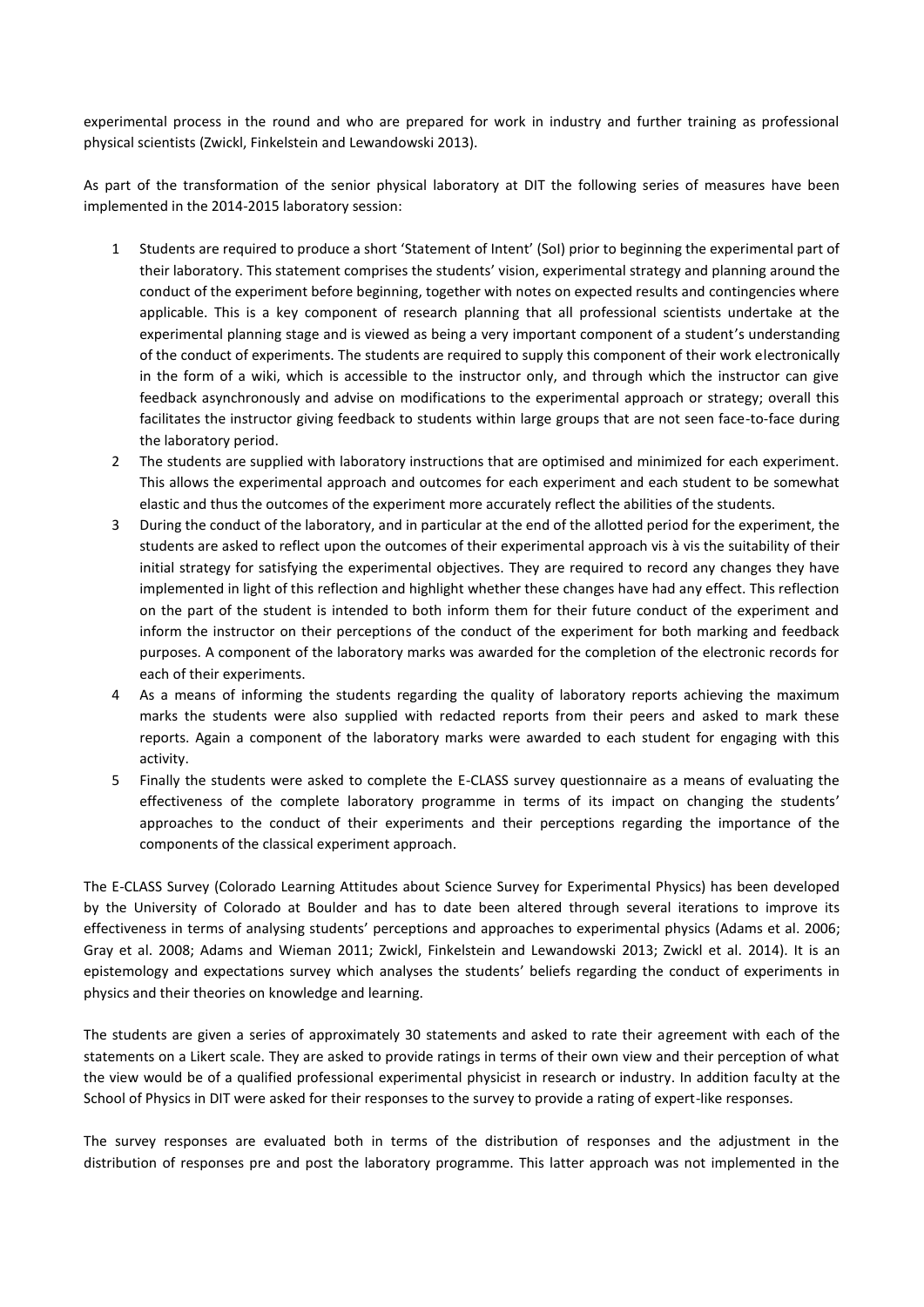2014-2015 laboratory programme as the survey was given to the students after the laboratory programme. In addition the surveys are evaluated in terms of the fraction of students with expert-like responses to each question.

The statements are intended to evaluate the students achievement and acceptance of widely accepted laboratory learning goals and are therefore intended to be applicable to any laboratory programme regardless of the particular nature of its focus. Typical issues the survey addresses are (Zwickl et al. 2014);

- (a) the time consuming nature of laboratories and their impact on student enthusiasm;
- (b) the fact that students replicate experiments with known results and the impact of this on their experimental design and reflection;
- (c) the fact that senior laboratories typically use advanced apparatus which students may treat as black boxes which they do not understand or investigate;
- (d) the fact that uncertainty analysis is typically seen as a procedural algorithmic activity by the students rather than a means to understand the significance of the results;
- (e) the fact that students often approach experiments as a means of aligning with the expectations of the instructor for grading purposes rather than a means of development of personal understanding, insights and the development of their communication.

The statements themselves (Appendix 5.1) may be grouped into eight categories relative to their addressing of the following issues:

- Personal interest;
- Real world connections:
- Conceptual connections;
- Sense making/efforts;
- Problem solving sophistication;
- Problem solving confidence;
- Problem solving general;
- Applied conceptual understanding.

These categories were not incorporated in the current work but can aid in understanding of the student responses in future analyses.

## **Results**

#### **E-CLASS survey**

Institutional ethical approval was obtained for the conduct of the surveys detailed in this report. The E-CLASS survey was administered to the students and faculty as a Google form with responses anonymised. Student responses were collected for the senior lab cycle (N=37) which included third year students (N=27) and fourth year students (N=10). The expert opinions were recorded from the lecturing staff (N=6). In total 30 statements were presented to the students and staff. A full list of statements can be found in the appendix. All responses were recorded on a Likert scale. In this analysis the scale is considered as an interval scale and mean and standard error was calculated.

The most obvious result amongst the responses is that there is no significant difference between the expert's opinion and the students' perception of an expert's opinion in any of the statements presented. For further analysis the statements are sub-divided into two categories, responses to statements in which the average students and expert's opinion differ significantly and statements in which they do not. Diagrams showing the full results for the two categories are shown in the appendix, Figures 5.A1 and 5.A2. To illustrate the differences two such results are plotted in Figure 5.2.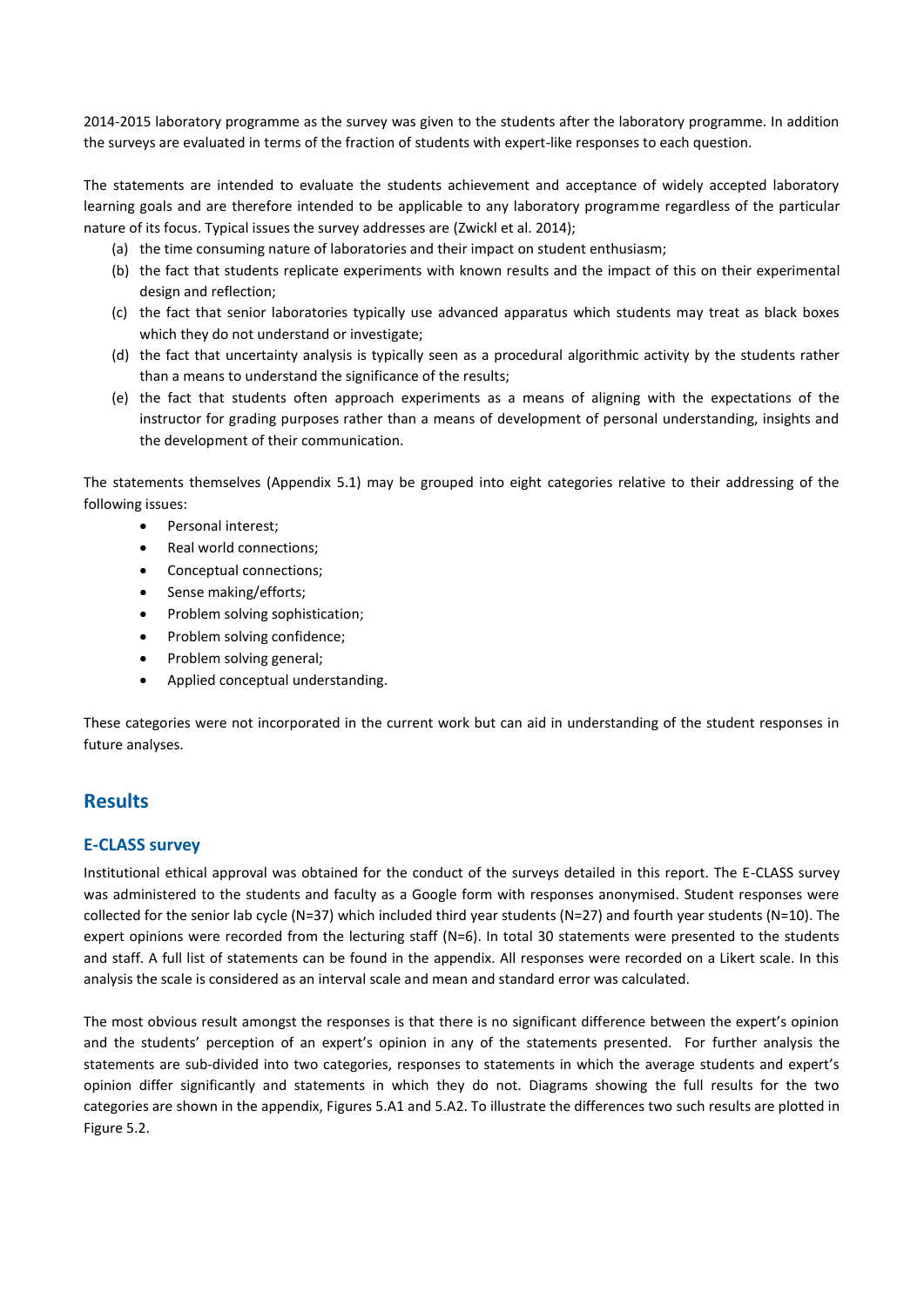

*Figure 5.2: Average responses to two statements on the ECLASS survey. Error bars represent the standard error and it can be seen that the student and expert opinion differ significantly in the responses to one of the statements.*

As we can see in Figure 5.2 the students and staff agree that communication is a valuable part of doing physics. In total the results indicate many aspects of experimental physics in which the students' and the staff (experts) agree. These can be considered areas of strength in which the students consider themselves as working to an expert level. Full results are shown in the appendix in Figure 5.A1 which clearly illustrates the many strengths of the DIT laboratory programme.

In addition, in Figure 5.2 we can see that the students believe that they should, but do not, consider systematic errors. This result is a clear indication that systematic errors must be stressed more in the development of the laboratory. In total many areas for development are indicated by the results of the survey. Full results for these areas can be seen in the appendix in Figure 5.A2. To probe whether these issues arise predominantly in the Year 3 as opposed to the Year 4 cohort, survey responses are separated by year. No statistically significant improvement is shown in the responses given by the fourth years although a higher proportion of expert-like responses to the survey questions was obtained from the fourth year cohort as compared to the third cohort, reflecting an evolution in understanding between the last two stages of the programmes.

This project has as one of its aims to develop a more student-led inquiry-based laboratory experience and to move away from the 'cook-book' style experimental instructions. As is detailed earlier the students were supplied with laboratory instructions that are optimised and minimised for each experiment. In addition students were encouraged to make predictions and to run small datasets and check their proposed methods and results were reasonable. It is clear, however, from the responses to two survey questions shown in Figure 5.3 that more work is necessary in this area; some students feel that they can 'follow instructions without thinking about their purpose', others do not feel that they should 'make predictions to see if my results are reasonable'.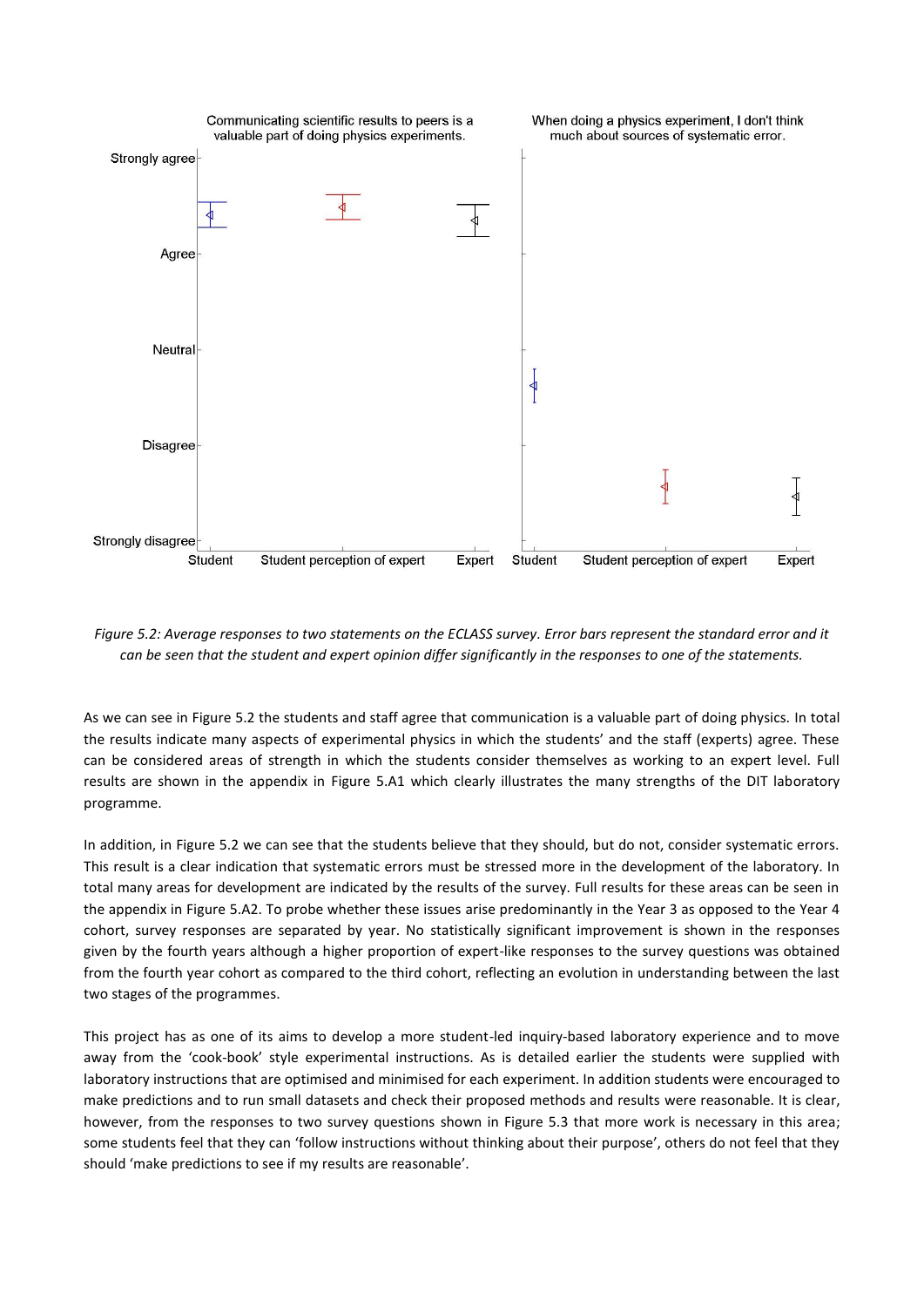

*Figure 5.3: Average responses to two statements on the E-CLASS survey. Error bars represent the standard error.*

The E-CLASS survey is designed as a pre- and post-instruction survey to examine the effect of lab instruction on the students. Due to time constraints the survey was presented to the students post-instruction. However, the study remains on-going and the third year students' post-test will become the fourth year students' pre-test in the coming academic year. This report is to become the beginning point for more detailed analysis of the collected data from this ECLASS survey including the organisation of statements by categories.

#### **Student and Staff Feedback**

Feedback was collected from students in the form of short interviews with a number of students. Students were selected for interview to represents different types of students ranging from weak to strong academically and highly to weakly motivated. Third year students were interviewed by a member of staff involved in the project and the supervision of the lab and therefore bias may have influenced student responses.

Questions probed the new structure asking questions on the major changes, i.e. the pre-laboratory SoI, the less descriptive manuals and the requested reflections by the students. Many positive aspects were reported on by the students. For instance, the majority of students claimed to be more prepared coming into the due to the SoI: '*you know exactly what you are doing coming in, great advantage'.*

It was noted by staff that the SoIs gave an important chance to catch students' misconceptions before the lab class began. The SoI also gave a good starting point for discussion with the students about the experiment and it became very easy to see how much work the students had done before coming to class.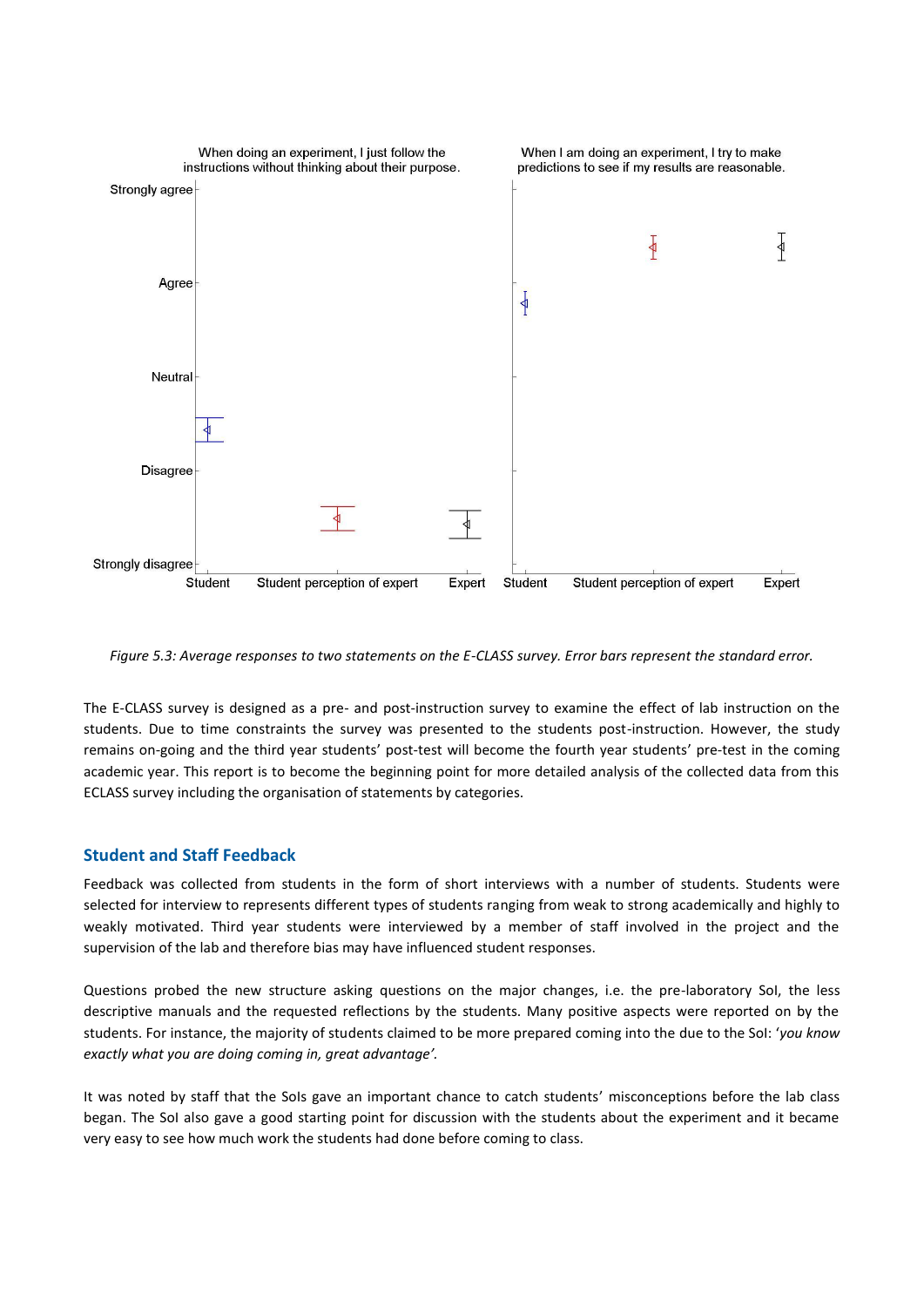When discussing the reflection students reported that the exercise made them think about different aspects of the lab: '*Good idea, makes you think, easier to do if there were problems (sic with experiment)'.* It appeared that the students felt the major difference between the reflections and writing a conclusion or abstract was that they could discuss what went wrong in the reflection or as one student put it: '*great for complaining'.*

It was felt by the staff that the less descriptive manuals worked well. One student gave remarkable feedback: '*If you ask me something I can tell you, not just recite something, I felt if you asked me in six months I'd still remember'.* It is hoped that the student was not telling the instructor what they wanted to hear.

Not reported on by students but mentioned by staff was that the students seemed more engaged with the process, eager to see if their proposed experimental plan in their SoI was correct. Throughout the year it was found that students completed experiments using methods different to those removed from the manuals. Often it was difficult to get students to do short data runs to test their experimental set-up and reflect on the method they have chosen. This is noted also by the students in their responses to the E-CLASS survey.

Most of the negative feedback related to what we have named here 'teething issues'. The most frequently mentioned were issues relating to wifi coverage in the lab and the wiki system chosen as the platform for the students' online electronic journals. If the internet connection was dropped all unsaved work would be lost, which was understandably frustrating to students. To address this in the coming academic year the system is to be changed from using the wikis tool to using the Google applications, Sheets and Docs. These provide the same advantages of online reporting but are more user friendly with increased functionality for data analysis and presenting of results. They also allow the user to work without an internet connection and save automatically when the connection is resumed.

The other main issue was the perceived increase in workload by the students. The students felt that the electronic reporting took much longer than the traditional reporting. Many efforts were made by the staff prior to the implementation of this method to balance the workload and the number of requested formal reports for assessment was dramatically reduced. However, many of the students still felt that it was very time consuming. [It is] '*like writing g full report, takes forever', [it is] 'More time consuming than lab book'.* 

The reduction in the number of assessed formal reports did not seem to have a negative effect on the quality of submissions. A perceived higher quality of submitted formal reports was reported by one of the authors.

It was noted by staff that some highly-motivated students created electronic submissions which resembled more a formal report than an electronic replacement for the traditional log-book. It was confirmed in feedback to these students what was required for the electronic submissions. Unusually the students did not note the increased effort and time it took in the lab to complete experiments with the reduced instructions. Without step-by-step instructions the time it took students to complete experiments increased substantially. In some cases if students used an incorrect method and did not use a small data run to test their proposed method they did not have sufficient time to finish the experiment. However, it was felt that valuable lessons were learnt in the process.

#### **Recommendations to DIT**

The feedback from staff and students are that the changes made have had a positive effect on the senior laboratories. Feedback from students is very positive with students reporting on the advantages of the developments to increase their learning potential in the laboratory. The students feel that the pre-laboratory statements of intent have better prepared them for the laboratory. The online submission of the pre-laboratory work has also provided instructors with opportunities to provide feedback to students before they enter the laboratory and also equip them with opportunities for quality targeted discussion with students in the laboratory. It was reported by staff and student feedback that the less descriptive manuals create deeper learning experiences with students designing their own experimental setups. Electronic log books have also increased the opportunities for timely feedback to the students who receive the feedback as soon as the lectures have submitted, rather than this occurring within the timetabled laboratory time.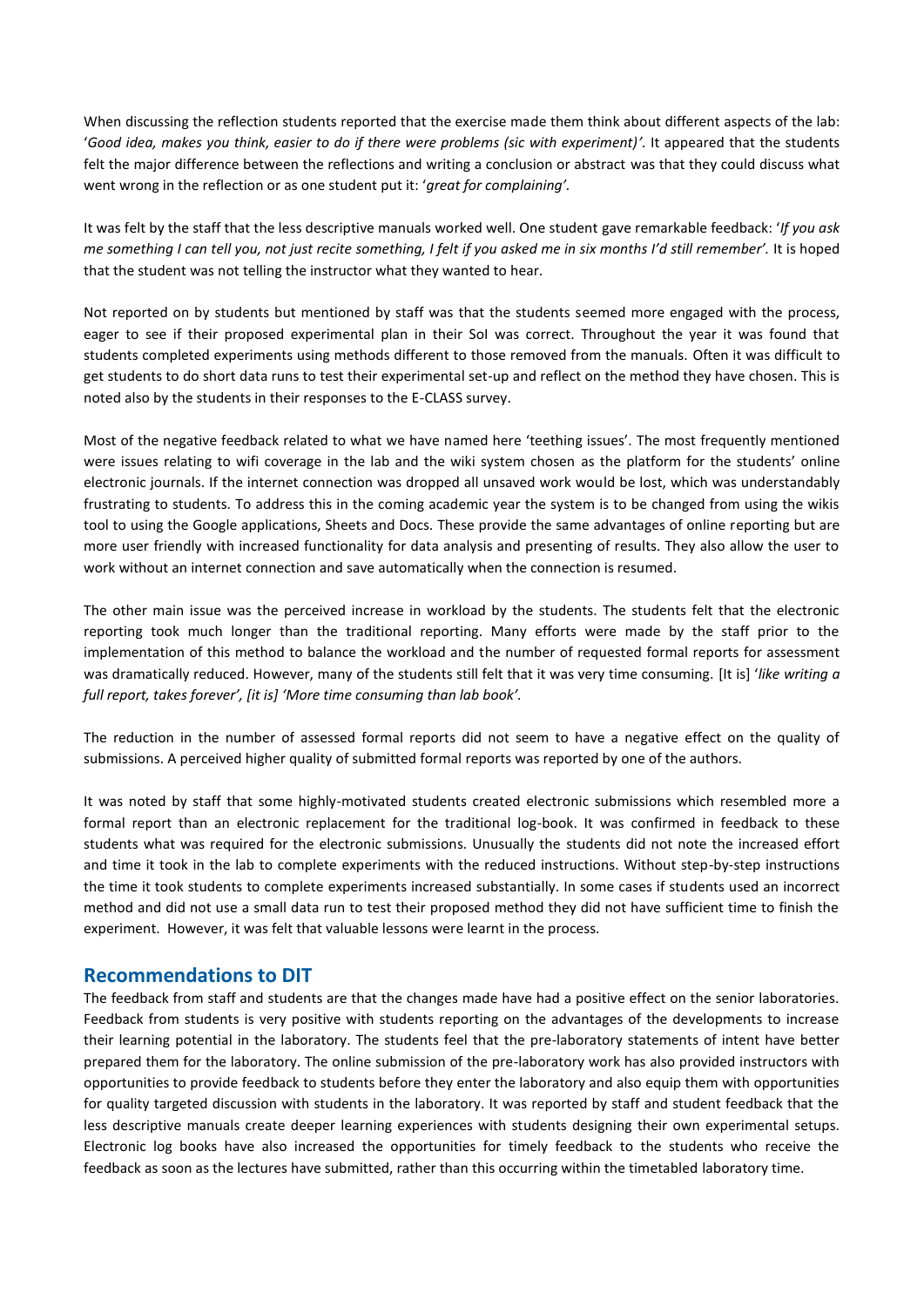E-CLASS survey, although only used as a post-test survey in this report provided many areas of strengths and development in the senior laboratory. Areas of strength are considered to be areas in which the students and the expert opinions were not significantly different. Conversely, areas for development highlighted here would be the students' consciousness of areas in which their opinion differed significantly from that of an expert, and to instill this consciousness progressively over the course of the senior laboratory programme.

# **Proposed Future Work**

The developments in the lab will continue with the only major change being the change in the platform used for electronic reporting. The system is changed from wiki reporting to reporting using Google applications, Sheets and Docs.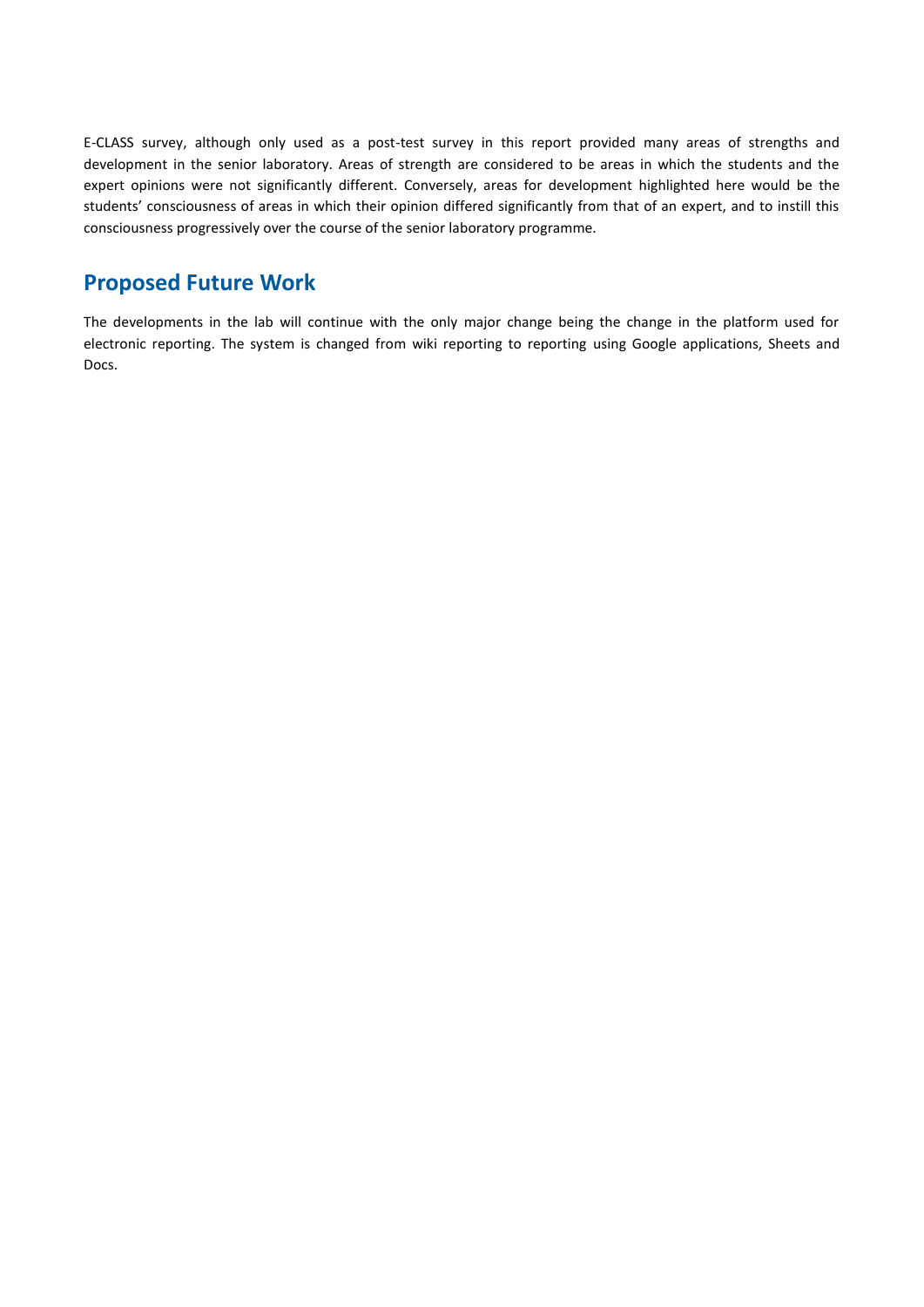#### **References**

- Adams, W. K. et al. (2006). New instrument for measuring student beliefs about physics and learning physics: The Colorado Learning Attitudes about Science Survey. *Physical Review Special Topics – Physics Education Research* 2, 010101.
- Adams, W. K. & Wieman, C. E. (2011). Development and Validation of Instruments to Measure Learning of Expert‐Like Thinking. *International Journal of Science Education.* 33: 1289–1312.
- Baruch, J. (2014) Practical science has a global reach and appeal. *Nature* 507, 141.
- Beun, J. A. (1971) Experiences with a Free Undergraduate Laboratory. *American Journal of Physics.* 39: 1353.
- Blue, J., Bayram, S. B. & Marcum, S. D. (2010) Creating, implementing, and sustaining an advanced optical spectroscopy laboratory course. *American Journal of Physics.* 78: 503.
- Deslauriers, L., Schelew, E. & Wieman, C. (2011). Improved learning in a large-enrolment physics class. *Science* 332: 862–4.
- Freeman, S., Eddy, S.L., McDonough, M., Smith, M.K., Okoroafor, H.J. and Wenderoth, M.P. (2014) Active learning increases student performance in science, engineering, and mathematics. *Proceedings of the National Academy of Sciences, USA* 111: 8410–5.
- Galvez, E. J. et al. (2005). Interference with correlated photons: Five quantum mechanics experiments for undergraduates. *American Journal of Physics* 73: 127.
- Gray, K. E., Adams, W. K., Wieman, C. E. and Perkins, K. K. (2008). Students know what physicists believe, but they don't agree: A study using the CLASS survey. *Physical Review Special Topics – Physics Education Research* 4, 020106.
- Henningsen, J. (2011) Teaching laser physics by experiments. *American Journal of Physics* 79: 85.
- Masters, M. F. and Grove, T. T. (2010) Active learning in intermediate optics through concept building laboratories. *American Journal of Physics* 78: 485.
- Meltzer, D. E. and Thornton, R. K. (2012) Resource Letter ALIP–1: Active-Learning Instruction in Physics. *American Journal of Physics* 80: 478.
- Pearson, B. J. and Jackson, D. P. (2010) A hands-on introduction to single photons and quantum mechanics for undergraduates. *American Journal of Physics* 78: 471.
- Trumper, R. (2003) The Physics Laboratory A Historical Overview and Future Perspectives. *Science Education* 12: 645– 670
- Zwickl, B. M., Finkelstein, N. and Lewandowski, H. J. (2013) The process of transforming an advanced lab course: Goals, curriculum, and assessments. *American Journal of Physics* 81: 63.
- Zwickl, B. M., Hirokawa, T., Finkelstein, N. and Lewandowski, H. J. (2014) Epistemology and expectations survey about experimental physics: Development and initial results. *Physical Review Special Topics – Physics Education Research* 10, 010120.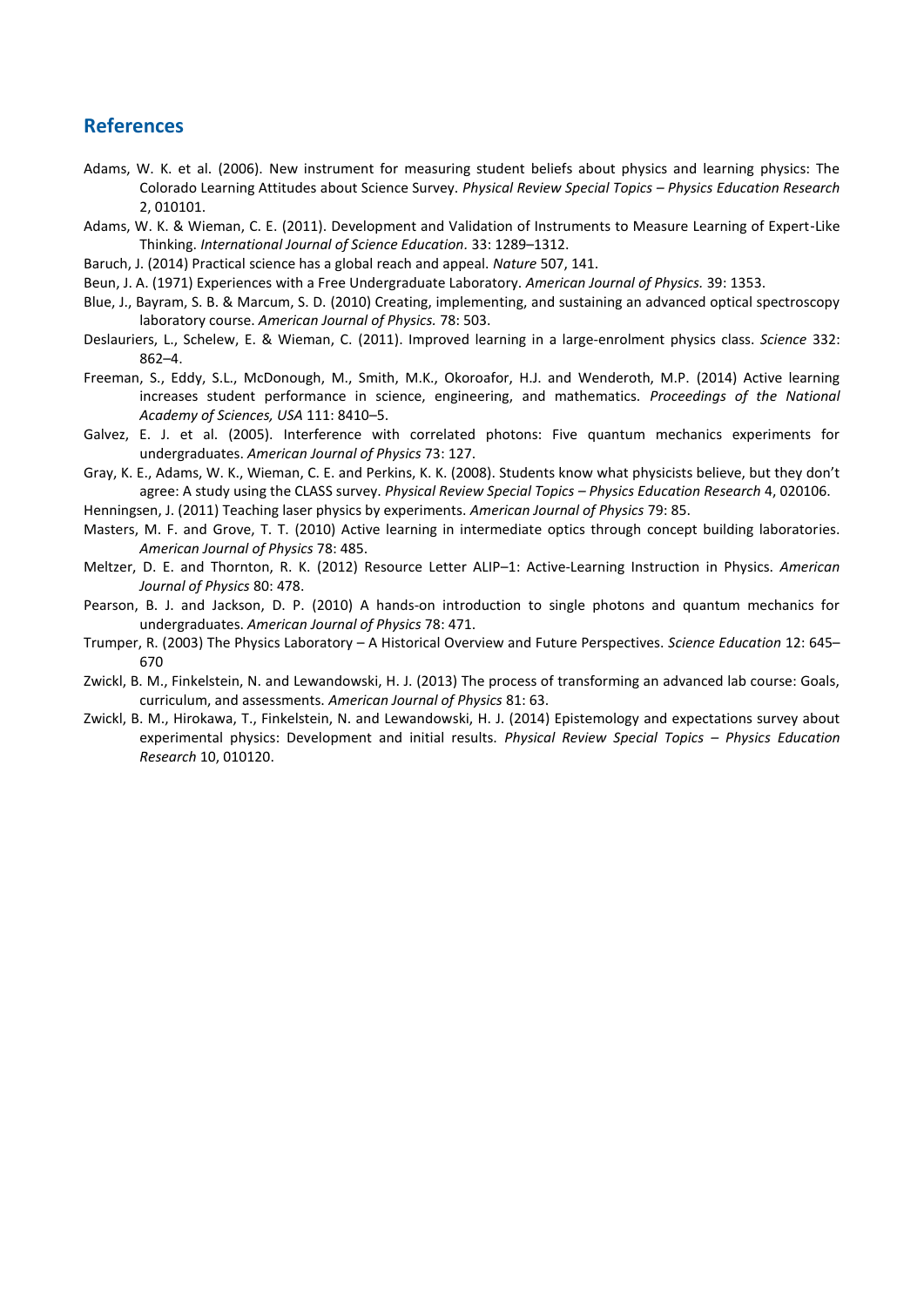# **Appendix 5.1**

Q30. Physics experiments contribute to the growth of scientific knowledge.

Q27. When I approach a new piece of lab equipment, I feel confident I can learn how to use it well enough for my purposes.

Q26. If I wanted to, I think I could be good at doing research.

Q25. If I try hard enough I can succeed at doing physics experiments.

Q23. I don't enjoy doing physics experiments.

Q16. A common approach for fixing a problem with an experiment is to randomly change things until the problem goes away.

Q15. When I encounter difficulties in the lab, my first step is to ask an expert, like the instructor.

Q14. Designing and building things is an important part of doing physics experiments.

Q13. When doing an experiment, I just follow the instructions without thinking about their purpose.

Q12. When doing an experiment I usually think up my own questions to investigate.

Q11. When I am doing an experiment, I try to make predictions to see if my results are reasonable.

Q9. When doing an experiment, I try to understand the relevant equations.

Q7. If I don't have clear directions for analyzing data, I am not sure how to choose an appropriate analysis method.

Q6. Calculating uncertainties usually helps me understand my results better.

Q5. Whenever I use a new measurement tool, I try to understand its performance limitations.

Q4. It is helpful to understand the assumptions that go into making predictions.

Q3. When doing a physics experiment, I don't think much about sources of systematic error.

Q1. When doing an experiment, I try to understand how the experimental setup works.

# Student Student's perceptions of experts Expert

*Figure 5A1: Statements in which there is no significant difference between students' opinion and that of the experts as measured by the average response and the standard error.*